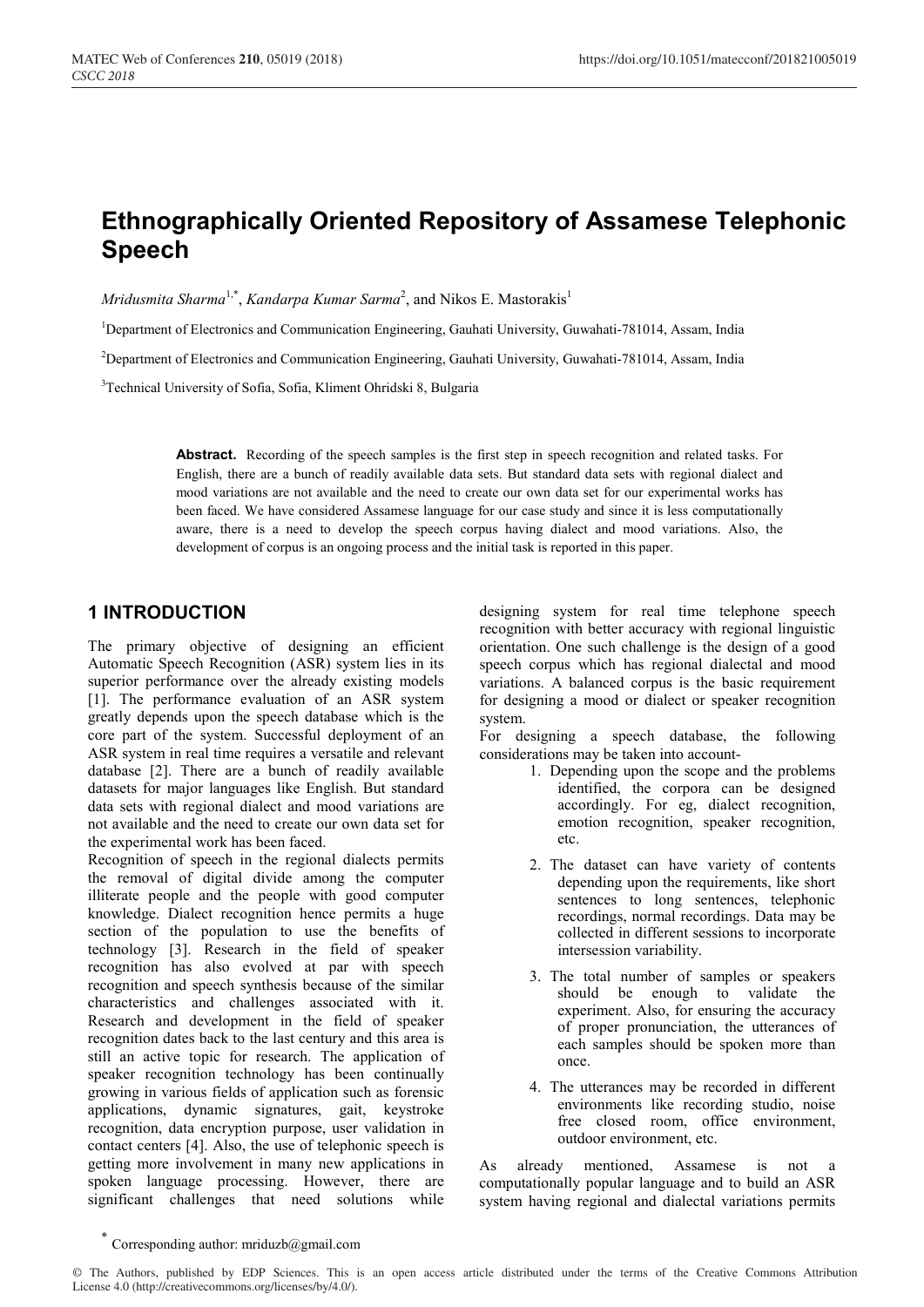to remove the digital divide among the computer illiterate people and the people with good computer knowledge. In this paper, an Assamese database having dialectal, emotional, speaker and telephonic variations is described that is used for our work. We have used this dataset for emotion, dialect and speaker recognition purpose.

The rest of the paper is organized in the following sections. Section II gives a description of the Assamese language and its dialects. Section III describes the collection of the Assamese speech corpus. Section IV shows some of the experimental results of various problems obtained by using the corpus. Section V concludes the paper.

## **2 The Assamese Language**

Assamese is the dominant language of Assam which is an Indo-Aryan language belonging to the Indo-European language family. The Assamese language developed from the Apabhramsa dialects developed from Magadhi Prakrit of the eastern group of Sanskritic languages. It is spoken by over 15 million native speakers and is also spoken in Arunachal Pradesh and other north-eastern states of India. Assamese is the official language of the state of Assam and is one of the 23 official languages recognized by the Republic of India. The phonemic inventory of the Assamese language consist of 8 vowels, 10 diphthongs and 23 consonants. In earlier days, Banikanta Kakati has divided the Assamese language into two major groups or dialects: Eastern group and Western group with respect to the two ghats of the Brahmaputra valley [5] [6]. However, because of certain external influences, recent studies have shown that there are four major dialects of Assamese language:

- Eastern Assamese dialect: spoken in the districts of Tinsukia, Dibrugarh, Lakhimpur, Dhemaji, Sibsagar, Jorhat, Golaghat and Sonitpur.
- Central Assamese dialect: spoken primarily in Nagoan and Morigaon districts and in some parts of Sonitpur and Jorhat districts.
- Kamrupi Assamese dialect: spoken in the districts of Kamrup, Nalbari, Barpeta, Darrang, Kokrajhar and Bongaigoan, and
- Goalpariya Assamese dialect: spoken primarily in the Dhubri and Golapara districtsa and in certain areas of Kokrajhar and Bongaigoan districts.

#### we have created the database as per our requirement for the experimental work.

To be able to work on the problems identified and test the proposed recognition models and feature extraction techniques, we have recorded the Assamese telephonic speech having mood and dialect variations.

We have prepared a list of sentences which comprises of two, three, four, five and six word Assamese sentences. The sentences are chosen in such a way so as to get a reasonable diverse set of data. These sentences are then recorded by the native speakers of the region. For recording the speech having dialectal variations, we have considered the four major classes of the language namely Goalpariya, Kamrupi, Central and Eastern dialects. The speakers have been asked to infuse the mood variations while recording. The moods considered in our case is angry, loud and normal. We have considered three speakers for each dialect and one sentence have been uttered 5 times. The recorded audio have been properly tagged according to the word-length, emotion, dialect, sentence identity, etc.

For a speaker recognition task using i-vectors as features, a long Assamese sentence consisting of 17 words has been prepared having considerable variations. We have considered fifteen speakers of both male and female genders for recording the samples. For incorporating the speaker and the channel variability, the recorded samples consists of four channels which comprises of telephonic recordings and high quality normal recordings.

After completing the recording sessions, the audio files of each utterances are labeled and separated. Each audio file contains silence part in the file. The silence part present in the audio is the silence captured during recording. Before proceeding towards feature extraction and other stages of the system model, preprocessing of the recorded samples have been carried out. The recorded audio files were saved in .WAV format which is required for further processing.

The work has been carried out in a workstation with Intel Xeon processor  $(a)$  3.10 GHz with 16.0 GB RAM. The labeling of the samples has been carried out using the speech analysis software PRAAT [7]. The silence region present in the speech samples have been removed manually using the PRAAT software and also automatically by designing an algorithm. Table 1 gives an overview of the database collected for our experimental work.

## **3 Creation of Database**

As mentioned earlier, since there is no standard built-in database available in Assamese language and since we have considered Assamese language for our case study,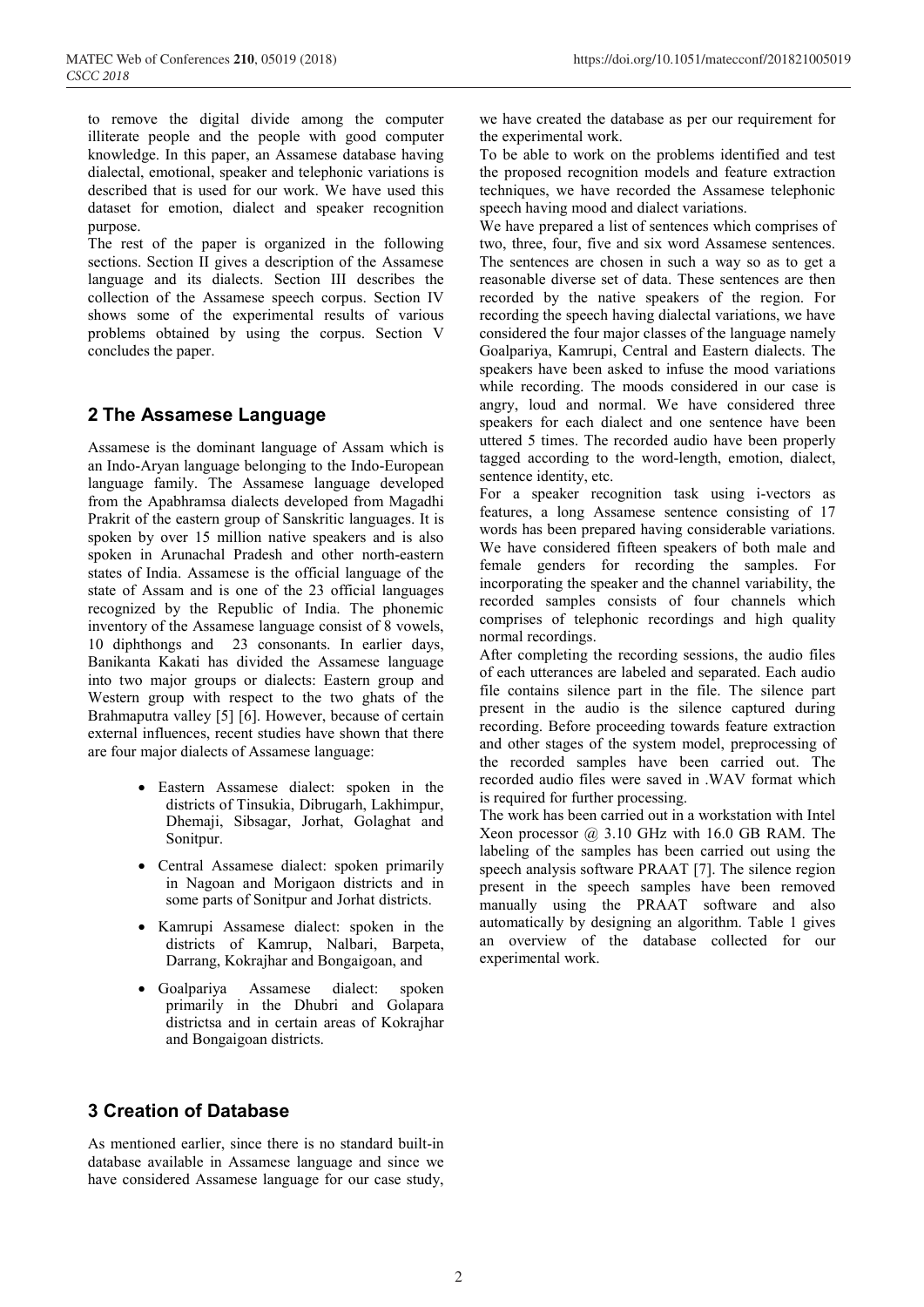| <b>SI</b><br>No. | <b>Classification Types</b>     | <b>Remarks</b>                                                                                                                                                                                                                                                                              |  |
|------------------|---------------------------------|---------------------------------------------------------------------------------------------------------------------------------------------------------------------------------------------------------------------------------------------------------------------------------------------|--|
| 1                | Mood and Dialect<br>Recognition | 4 Dialects (Kamrupi,<br>Goalpariya, Central<br>and Eastern),<br>3 moods (angry, loud<br>and normal).<br>$2, 3, 4, 5, 6$ word<br>Assamese sentences<br>with five utterances<br>per speaker.                                                                                                  |  |
| 2                | Mood and Dialect<br>Recognition | Time shifted examples<br>$(1 \text{ sec}, 2 \text{ sec}, 3 \text{ sec}$ and<br>0.8 sec delays)<br>of all the samples of<br>Sl. No. 1                                                                                                                                                        |  |
| 3                | <b>Speaker Recognition</b>      | 15 speakers each of<br>male and female<br>volunteers with 4<br>dialects<br>variations with 17<br>words sentences. Each<br>utterance is recorded<br>using high quality<br>digital USB<br>microphone, normal<br>quality recording<br>using laptop mic and<br>recording using<br>mobile phone. |  |

**Table 1.** Overview of the Assamese speech database.

#### **3.1. Speaker Selection**

During the recording of the speech samples, the following considerations were made while selecting the male and female speakers.

- Native Speakers: All the speakers considered were the native of the state of Assam and the belong to the respective dialect groups.
- Speaker's age: The age of the speaker's ranges from 22 to 35 years.
- Educational qualifications: The speakers were mainly post graduate students of Gauhati University.

#### **3.2. Recording Specifications**

We have recorded the speech samples in a noise free environment in the Department of electronics and Communication Technology, Gauhati University.

We have used high quality digital USB headset, normal quality recording using laptop mic and recording using mobile phone. The distance of the mic and the speaker's mouth were kept to be 10 cm approximately and the mouth of the speaker were at per level.

The database recorded using mobile phone were sampled at 8000 Hz. Table 2 gives the specifications that were considered while recording the speech samples.

**Table 2.** Specifications of Recording.

| Recording<br>Software | PRAAT and Mobile phone (android OS)                            |
|-----------------------|----------------------------------------------------------------|
| Sampling<br>frequency | 8000 Hz for mobile recording;<br>16000 Hz for normal recording |
| Channel               | mono                                                           |

Figures 1 and 2 shows the recording setup used for the recording the speech samples using headset and mobile handset.



**Fig. 1.** Setup for normal recording using high quality headphone.



**Fig. 2.** Setup for normal recording using high quality mobile handset.

## **4 Experimental Works Using the Database Prepared**

For Speaker recognition, we have used the MLFNN and i-vector combination for classification using the recorded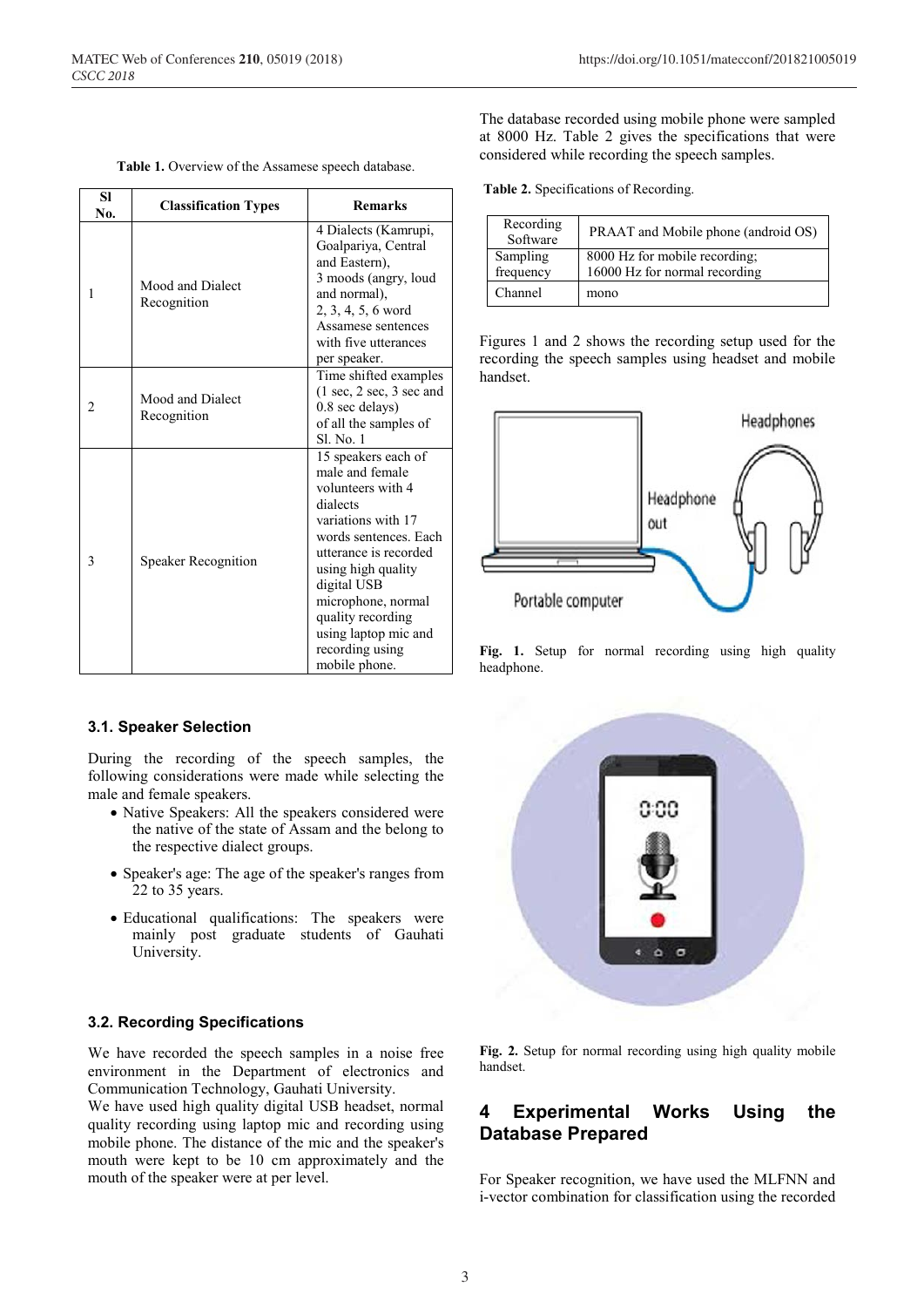database mentioned in this paper. The results obtained is summarized in Table 3.

|           | <b>Table 3.</b> Speaker Recognition using the recorded Assamese |  |  |
|-----------|-----------------------------------------------------------------|--|--|
| database. |                                                                 |  |  |

| <b>System</b><br>model                            | Work        | Accuracy<br>(%)    | Computational<br>time (secs) | Advantage                           |
|---------------------------------------------------|-------------|--------------------|------------------------------|-------------------------------------|
| $i$ -vector $+$<br><b>MLFNN</b>                   | Our<br>work | 87.5<br>to<br>98.8 | 5.56 to 29.28                | The<br>proposed<br>system has<br>an |
| <i>i</i> -vetor<br>$+$<br>Gaussian<br>classifiers | [8]         | 67.1<br>to<br>94.5 | $1$ to $3$                   | improved<br>accuracy<br>by 4.3 $%$  |

For the emotion recognition task, we have used three moods, angry, loud and normal. The emotion recognition model comprises of composite i-vector features and RNN and TDNN classifiers. The results obtained from the experiment is summarized in Table 4.

**Table 4**. Emotion Recognition using the recorded Assamese dataset.

| <b>System</b><br>model                                   | Wor<br>k        | Accurac<br>y(%) | Computatio<br>nal time<br>(sec) | Advantage                                                                                                           |  |
|----------------------------------------------------------|-----------------|-----------------|---------------------------------|---------------------------------------------------------------------------------------------------------------------|--|
| $RNN +$<br><i>i</i> -vector<br>Composi<br>te<br>features | Our<br>work     | 86.55           | 85.6                            | Comparing<br>the results<br>with $[9]$ , we<br>observed<br>that our                                                 |  |
| $RNN+$<br>MFCC-<br>Delta<br>features                     |                 | 83.65           | 66.95                           | proposed<br>emotion<br>recognition<br>system has                                                                    |  |
| TDNN+<br>i-vector<br>Composi<br>te<br>features           |                 | 79.9            | 6.15                            | an<br>improved<br>recognition<br>accuracy<br>of .53 %.                                                              |  |
| TDNN+<br>MFCC-<br>Delta<br>features                      |                 | 73.85           | 66.25                           | Comparing<br>the results<br>with $[10]$ ,<br>we observe<br>that our                                                 |  |
| $GMM+$<br>LPCC+<br><i>i</i> -vector                      | [9]             | 86.02           | 1.81                            | proposed<br>system<br>outperforms<br>their system<br>by an<br>increase in<br>the<br>accuracy<br>rate by<br>37.65 %. |  |
| $RNN+i-$<br>vector                                       | $\overline{10}$ | 48.9            | 65.2                            |                                                                                                                     |  |

As already mentioned, there are four major dialects of Assamese language and for the purpose of dialect recognition, we have accordingly recorded the speech samples from the native speakers of the districts with respect to the dialects. The results obtained by using our dataset for dialect recognition is compared with some of the already existing models and the summary of the results is tabulated in Table 5.

|          | <b>Table 5.</b> Dialect Recognition using the recorded Assamese |  |  |
|----------|-----------------------------------------------------------------|--|--|
| dataset. |                                                                 |  |  |

| <b>System</b><br>model                     | Work        | Accuracy<br>(%) | Computatio<br>nal<br>time<br>(sec) | Advantage                                                                                                                                           |  |
|--------------------------------------------|-------------|-----------------|------------------------------------|-----------------------------------------------------------------------------------------------------------------------------------------------------|--|
| $RNN+$<br>Fourier<br>parameters            | Our<br>work | 95              | 27.44                              | dialect<br>For<br>recognition,<br>our proposed<br>system<br>is<br>better<br>than<br>the<br>existing<br>systems by an<br>accuracy of<br>14 % approx. |  |
| TDNN+<br>Fourier<br>parameters             |             | 92.5            | 105.08                             |                                                                                                                                                     |  |
| <b>SVM</b><br>$+$<br>Fourier<br>parameters |             | 87.5            | 1.39                               |                                                                                                                                                     |  |
| <b>ANN</b><br>$+$<br>Spectral<br>features  | $[11]$      | 78              | 69.5                               |                                                                                                                                                     |  |
| <b>SVM</b><br>$+$<br>Spectral<br>features  | $[11]$      | 81              | 1.3                                |                                                                                                                                                     |  |

From the experimental results summarized in Tables 3, 4 and 5, it is clear that the Assamese dataset developed by us works well on the proposed system models for speaker, emotion and dialect recognition.

## **5 Conclusion**

In this paper, we have reported the development of an Assamese dataset having dialectal, mood and speaker variations. The database is recorded using high quality headsets for normal recording and mobile handsets for telephonic recordings. The dataset used in various dialect, emotion and speaker recognition tasks provided satisfactory recognition accuracy and from the experiment, the recognition models were found to be advantageous than some of the existing models. However, the development of a corpus is an ongoing process and it is still in its initial stage. Once a fully